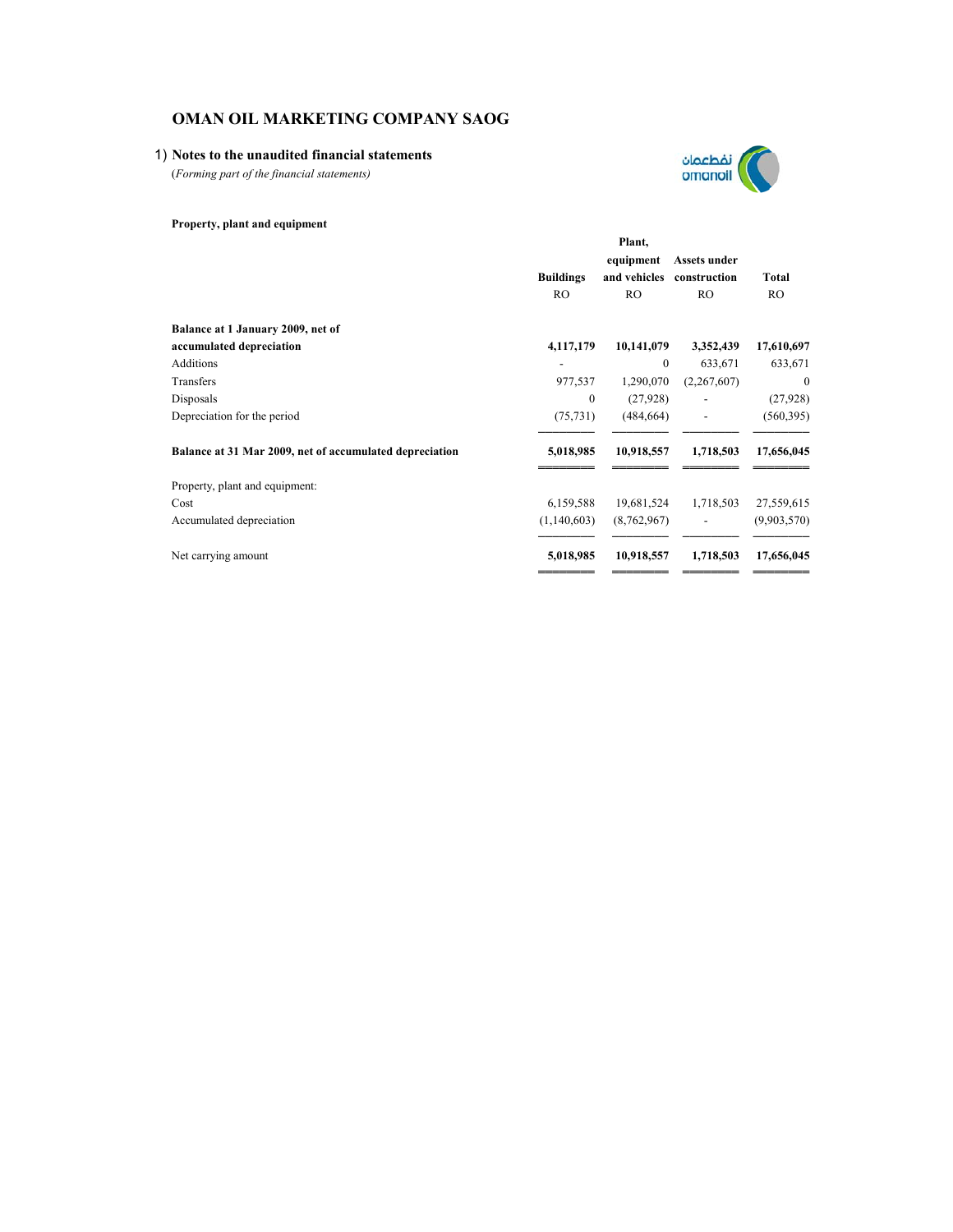**Notes to the unaudited financial statements**

(*Forming part of the financial statements)*

| نفطعمان |  |
|---------|--|
| omanoil |  |
|         |  |

| 2) Inventories                         |                         |                         |                         |
|----------------------------------------|-------------------------|-------------------------|-------------------------|
|                                        | 31/03/2009<br><b>RO</b> | 31/03/2008<br><b>RO</b> | 31/12/2008<br><b>RO</b> |
| Oil and lubricants                     | 3,664,099               | 1,584,911               | 4,276,909               |
| <b>Stores</b>                          | 7,497                   | 7,497                   | 7,497                   |
|                                        | 3,671,596               | 1,592,408               | 4,284,406               |
| 3) Accounts receivable and prepayments |                         |                         |                         |
|                                        | 31/03/2009              | 31/03/2008              | 31/12/2008              |
|                                        | <b>RO</b>               | <b>RO</b>               | <b>RO</b>               |
| Trade receivables                      | 16,602,254              | 15,898,026              | 15,586,675              |
| Less: impairment provision             | (839, 377)              | (877, 051)              | (822, 668)              |
|                                        | 15,762,877              | 15,020,975              | 14,764,007              |
| Amounts due from related parties       | 551,020                 | 17,872                  | 532,452                 |
| Other receivables                      | 488,090                 | 436,539                 | 562,235                 |
| Prepaid expenses                       | 1,353,349               | 1,278,222               | 947,800                 |
|                                        | 18,155,336              | 16,753,607              | 16,806,494              |
|                                        |                         |                         |                         |

## **Accounts receivable and prepayments**

Changes to the level of impairment provision for trade accounts receivable during the period are as follows

|                                    | 31/03/2009<br><b>RO</b> | 31/03/2008<br>RO | 31/12/2008<br><b>RO</b> |
|------------------------------------|-------------------------|------------------|-------------------------|
| Balance at 1 January               | 822,668                 | 954,848          | 954,848                 |
| Writeback/Provided during the year | 19,134                  | (69,666)         | (20, 162)               |
| Written off during the year - net  | (2, 425)                | (8, 131)         | (112,018)               |
| Balance at 31 March/December       | 839.377                 | 877.051          | 822,668                 |
|                                    |                         |                  |                         |

#### **4) Number of Shares**

|                                                                | 31/03/2009<br><b>Number of shares</b> | 31/03/2008<br>Number of shares | 31/12/2008<br>Number of shares |
|----------------------------------------------------------------|---------------------------------------|--------------------------------|--------------------------------|
| 3,225,000 Multi-vote shares of RO 0.1 each                     | 3,225,000                             | 3,225,000                      | 3,225,000                      |
| 61,275,000 Ordinary shares of RO 0.1 each                      | 61,275,000                            | 61,275,000                     | 61,275,000                     |
|                                                                | 64,500,000                            | 64,500,000                     | 64,500,000                     |
|                                                                | 31/03/2009<br><b>Number of shares</b> | 31/03/2008<br>Number of shares | 31/12/2008<br>Number of shares |
| Oman Oil Company SAOC - Multi-vote shares<br>- Ordinary shares | 3,225,000<br>28,380,000               | 3,225,000<br>28,380,000        | 3,225,000<br>28,380,000        |
|                                                                | 31,605,000                            | 31,605,000                     | 31,605,000                     |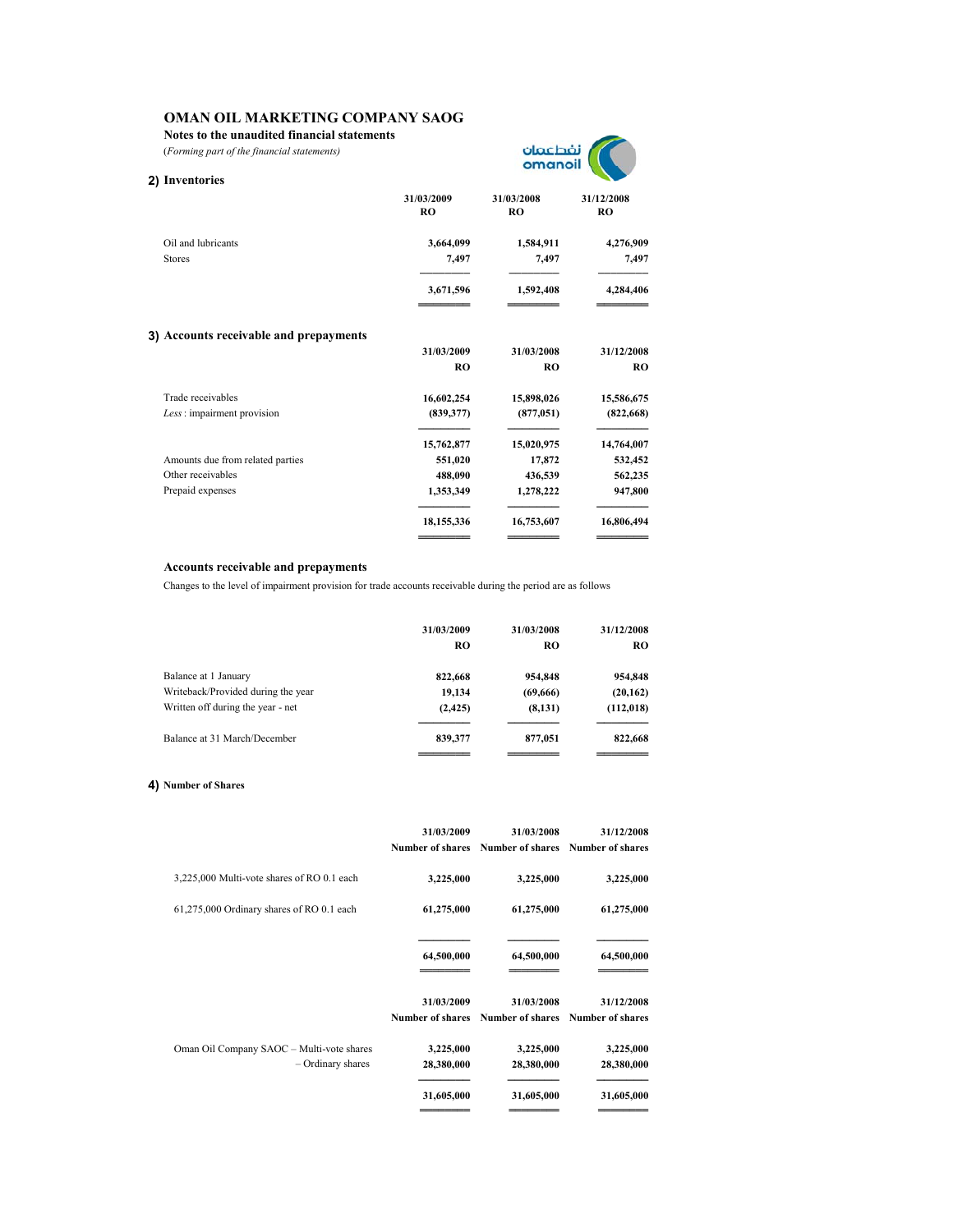**Notes to the unaudited financial statements**

| 5) Employee's end of service benefits                                                                                        |                         |                         | ulocho                  |  |  |
|------------------------------------------------------------------------------------------------------------------------------|-------------------------|-------------------------|-------------------------|--|--|
|                                                                                                                              | 31/03/2009<br><b>RO</b> | 31/03/2008<br><b>RO</b> | 31/12/2008<br><b>RO</b> |  |  |
| Movements in the liability recognised in the balance sheet are as follows:                                                   |                         |                         |                         |  |  |
| Accrual as at 1 January                                                                                                      | 210,839                 | 329,806                 | 329,806                 |  |  |
| Accrued during the year                                                                                                      | 4,169                   | 6,732                   | 51,780                  |  |  |
| End of service benefits paid / adjustment                                                                                    | (0)                     | (56, 563)               | (170, 747)              |  |  |
| Accrual as at 31 March/December                                                                                              | 215,009                 | 279,975                 | 210,839                 |  |  |
| 6) Accounts payable and accruals                                                                                             |                         |                         |                         |  |  |
|                                                                                                                              | 31/03/2009              | 31/03/2008              | 31/12/2008              |  |  |
|                                                                                                                              | <b>RO</b>               | RO                      | <b>RO</b>               |  |  |
| Trade accounts payable                                                                                                       | 11,850,109              | 12,313,993              | 14,341,501              |  |  |
| Accrued expenses                                                                                                             | 2,374,020               | 1,121,008               | 2,616,152               |  |  |
| Directors' remuneration                                                                                                      | 18,675                  | 16,875                  | 76,549                  |  |  |
| Other payables                                                                                                               | 2,387,910               | 3,141,142               |                         |  |  |
|                                                                                                                              | 16,630,713              | 16,593,018              | 17,034,202              |  |  |
| 7) Income tax                                                                                                                |                         |                         |                         |  |  |
|                                                                                                                              | 31/03/2009<br>RO        | 31/03/2008<br>RO        | 31/12/2008<br>RO        |  |  |
| Current liability:                                                                                                           |                         |                         |                         |  |  |
| Current year                                                                                                                 | 147,889                 | 219,000                 | 827,000                 |  |  |
| Prior years                                                                                                                  | 143,246                 | 77,775                  | 36,245                  |  |  |
|                                                                                                                              | 291,135                 | 296,775                 | 863,245                 |  |  |
| Income statement:                                                                                                            |                         |                         |                         |  |  |
| Current year                                                                                                                 | 147,889                 | 219,000                 | 827,000                 |  |  |
| Reversal of excess tax provision relating to earlier years<br>Deferred tax asset relating to the origination and reversal of | 0                       | $\pmb{0}$               | $\bf{0}$                |  |  |
| temporary differences                                                                                                        | $\pmb{0}$               | 0                       | 55,486                  |  |  |
|                                                                                                                              |                         |                         |                         |  |  |
|                                                                                                                              | 147,889                 | 219,000                 | 882,486                 |  |  |
| Deferred tax liability:                                                                                                      |                         |                         |                         |  |  |
| At 1 January                                                                                                                 | (9, 438)                | 46,048                  | 46,048                  |  |  |
| Movement for the period                                                                                                      | 0                       | 0                       | (55, 486)               |  |  |
| At 31 March/December                                                                                                         | (9, 438)                | 46,048                  | (9, 438)                |  |  |
|                                                                                                                              |                         |                         |                         |  |  |